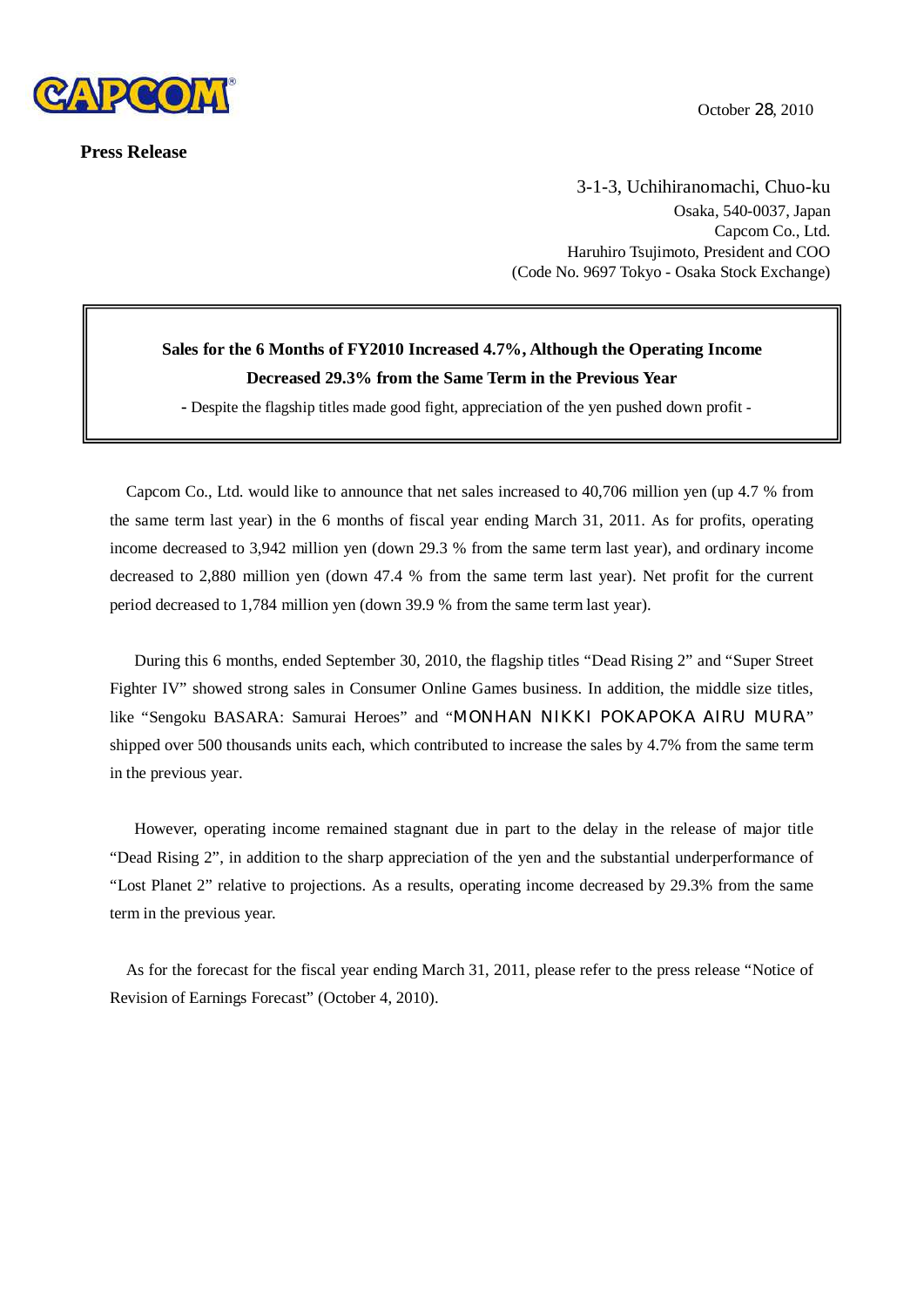## 1. Consolidated Financial Results for the 6 months ended September 30, 2010

|                              | Net sales   | Operating income | Ordinary income | Net income  |
|------------------------------|-------------|------------------|-----------------|-------------|
|                              | Million Yen | Million Yen      | Million Yen     | Million Yen |
| 6 months ended Sep. 30, 2010 | 40,706      | 3,942            | 2,880           | 1,784       |
| 6 months ended Sep. 30, 2009 | 38,892      | 5,574            | 5,476           | 2,967       |

(April 1, 2010 – September 30, 2010)

#### 2. Forecast for the Fiscal Year ending March 31, 2011

|                            | Net sales   | Operating   | Ordinary      | Net income  | Earnings per share of |
|----------------------------|-------------|-------------|---------------|-------------|-----------------------|
|                            |             | income      | <i>n</i> come |             | Common stock          |
|                            | Million Yen | Million Yen | Million Yen   | Million Yen | Yen                   |
| Year ending March 31, 2011 | 91,000      | 13,000      | 11,000        | 6,500       | 110.01                |

### 3. Status of Each Operational Department

\*Some prior-year figures are not shown because business segments were revised in FY2010.

### (1) Consumer Online Games

|                  |                |                | Unit: Millions of Yen |
|------------------|----------------|----------------|-----------------------|
|                  | 6 months ended | 6 months ended | Difference            |
|                  | Sep. 30, 2009  | Sep. 30, 2010  | $(\%)$                |
| Net sales        |                | 30,773         |                       |
| Operating income |                | 4,530          |                       |
| Operating margin |                | 14.7%          |                       |

- a. In this business segment, the flagship title "Dead Rising 2" (for PlayStation 3 and Xbox 360) was released in September.
- b. In addition to "Super Street Fighter IV" (for PlayStation 3 and Xbox 360) and "Sengoku BASARA: Samurai Heroes" (for PlayStation 3 and Wii), the online exclusive title "Monster Hunter Frontier Online" (for PC and Xbox 360) also showed steady growth. "MONHAN NIKKI POKAPOKA AIRU MURA" (for PlayStation Portable), a spin-off from the "Monster Hunter" series, which attracted users with its widely popular character "Airu" (known as "Felyne" in English) became a smash hit.
- c. However, overall sales remained stagnant due to the substantial underperformance of feature title "Lost Planet 2" (for PlayStation 3 and Xbox 360) relative to projections, coupled with the delay in the release of "Dead Rising 2" (for PlayStation 3 and Xbox 360).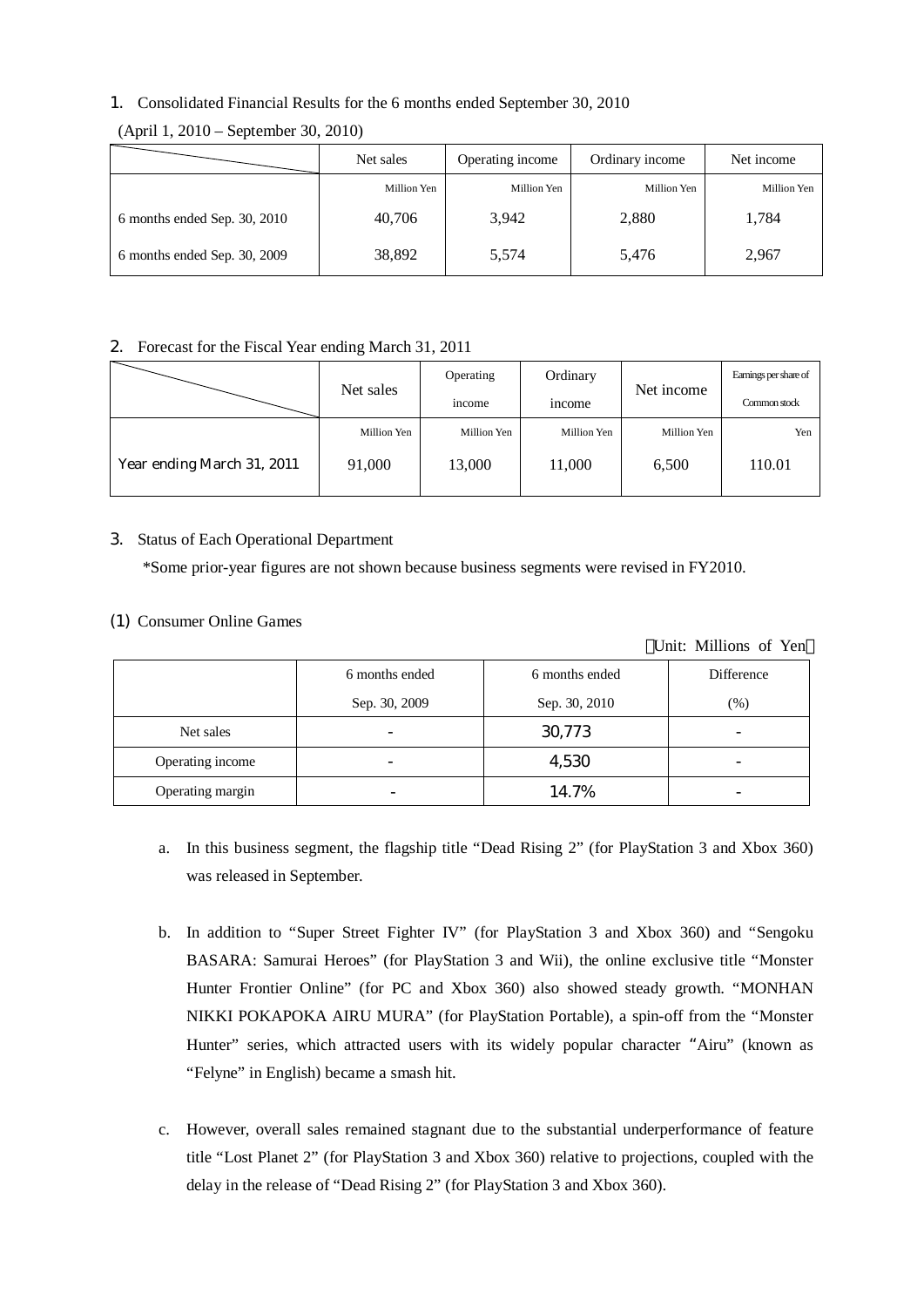d. The resulting net sales was 30,773 million yen, and the operating income was 4,530 million yen partially due to an increase in the development expenses for the release of flagship software products.

## (2) Mobile Contents

(Unit: Millions of Yen)

|                  | 6 months ended | 6 months ended | Difference $(\% )$ |
|------------------|----------------|----------------|--------------------|
|                  | Sep. 30, 2009  | Sep. 30, 2010  |                    |
| Net sales        |                | 1,365          | -                  |
| Operating income |                | 300            |                    |
| Operating margin |                | 22.0%          |                    |

- a. As social games that are highly compatible with mobile phones underwent rapid growth, the business segment saw an increase the number of downloads of "Resident Evil 4 iPad Edition", which we started distributing in order to expand our business. Furthermore, we were able to reach diverse new users, with members exceeding 500,000 people for "MONHAN NIKKI MOBILE AIRU MURA" distributed exclusively through the mobile phone networking website "Mobage-town".
- b. In addition, "Ghosts 'n Goblins Gold Knights II" was released this term for iPhone/iPod Touch, and those other games released in the previous term, namely "Street Fighter IV" and "Phoenix Wright: Ace Attorney", also achieved their projected sales.
- c. The resulting net sales was 1,365 million yen, and the operating income was 300 million yen.
- (3) Arcade Operations

(Unit: Millions of Yen)

|                  | 6 months ended | 6 months ended | Difference $(\%)$ |
|------------------|----------------|----------------|-------------------|
|                  | Sep. 30, 2009  | Sep. 30, 2010  |                   |
| Net sales        |                | 5,916          |                   |
| Operating income | -              | 732            |                   |
| Operating margin |                | 12.4%          |                   |

a. One of our main focuses in this business segment was to acquire female and family customers while retaining our existing customers by promoting community-based arcades that are greatly enjoyed by neighborhood residents. Organizing a variety of events, offering special discount days, and renovating arcades are just a few examples of such efforts. Improvement of earning capacity was another area we worked on by controlling investments, reducing costs, and operating arcades in line with current market conditions.